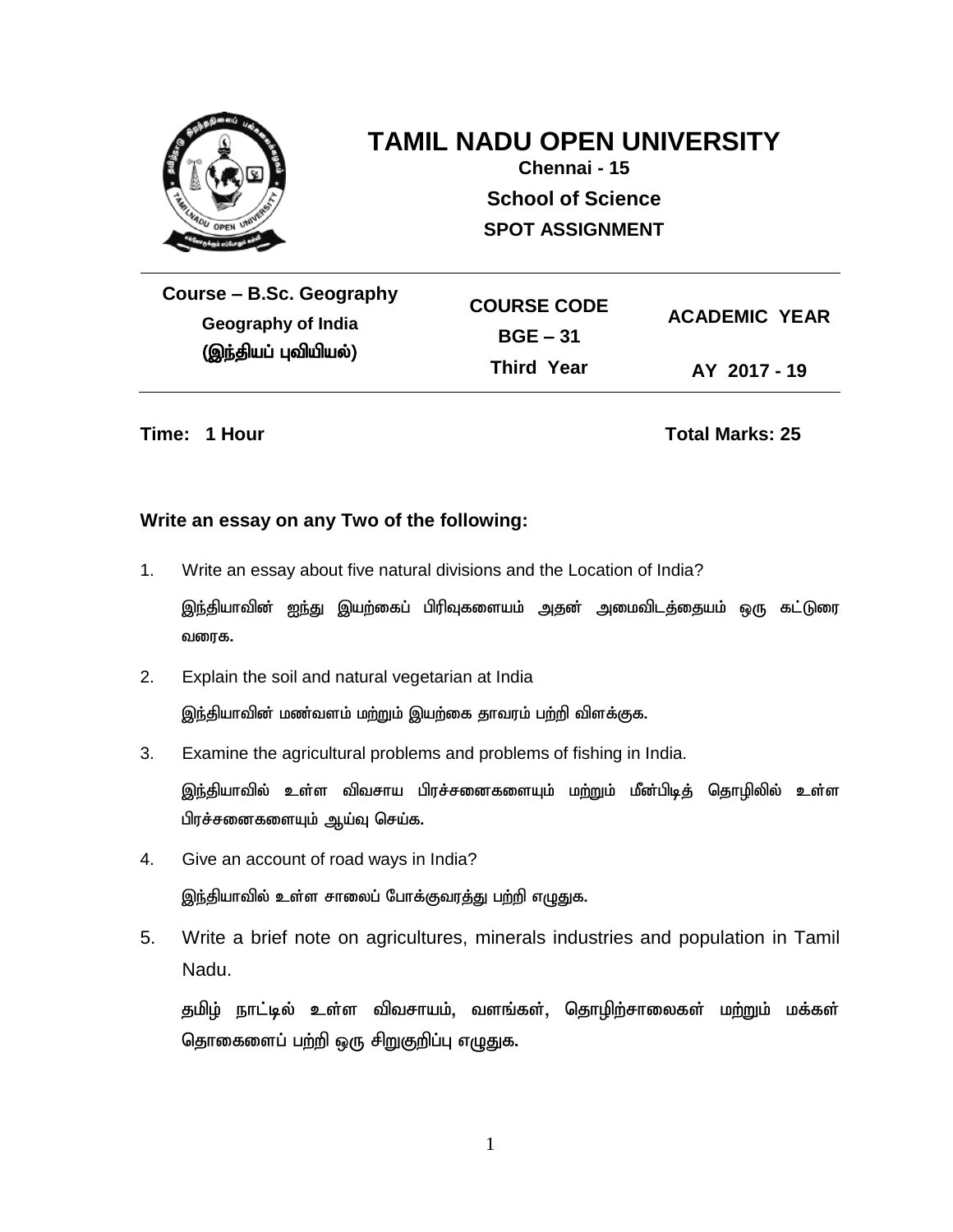

## **TAMIL NADU OPEN UNIVERSITY**

**Chennai - 15 School of Science SPOT ASSIGNMENT**

**Course – B.Sc. Geography Fundamentals of Cartography** புவிப்படவியலின் அடிப்படைகள் **COURSE CODE BGE – 32 Third Year ACADEMIC YEAR AY 2017 - 18**

**Time: 1 Hour Total Marks: 25** 

### **Write an essay on any Two of the following:**

1. Explain nature and scope of cartography?

புவிப்பிடவியலின் தன்மை மற்றும் வரையறையை விவரிக்க

- 2. Describe the geographic Co-ordinates. புவியியல் இணைப்பாயங்களை விவரி.
- 3. Describe the methods of data collection. புள்ளி விவரங்கள் சேகரிக்கும் முறைகளை விவரி.
- 4. Explain various methods of lettering பலவித எழுத்து முறைகளை விவரி.
- 5. Illustrate the Reproductions methods. பிரதிகள் தயாரிக்கும் முறைகளை தொகுத்து எழுது.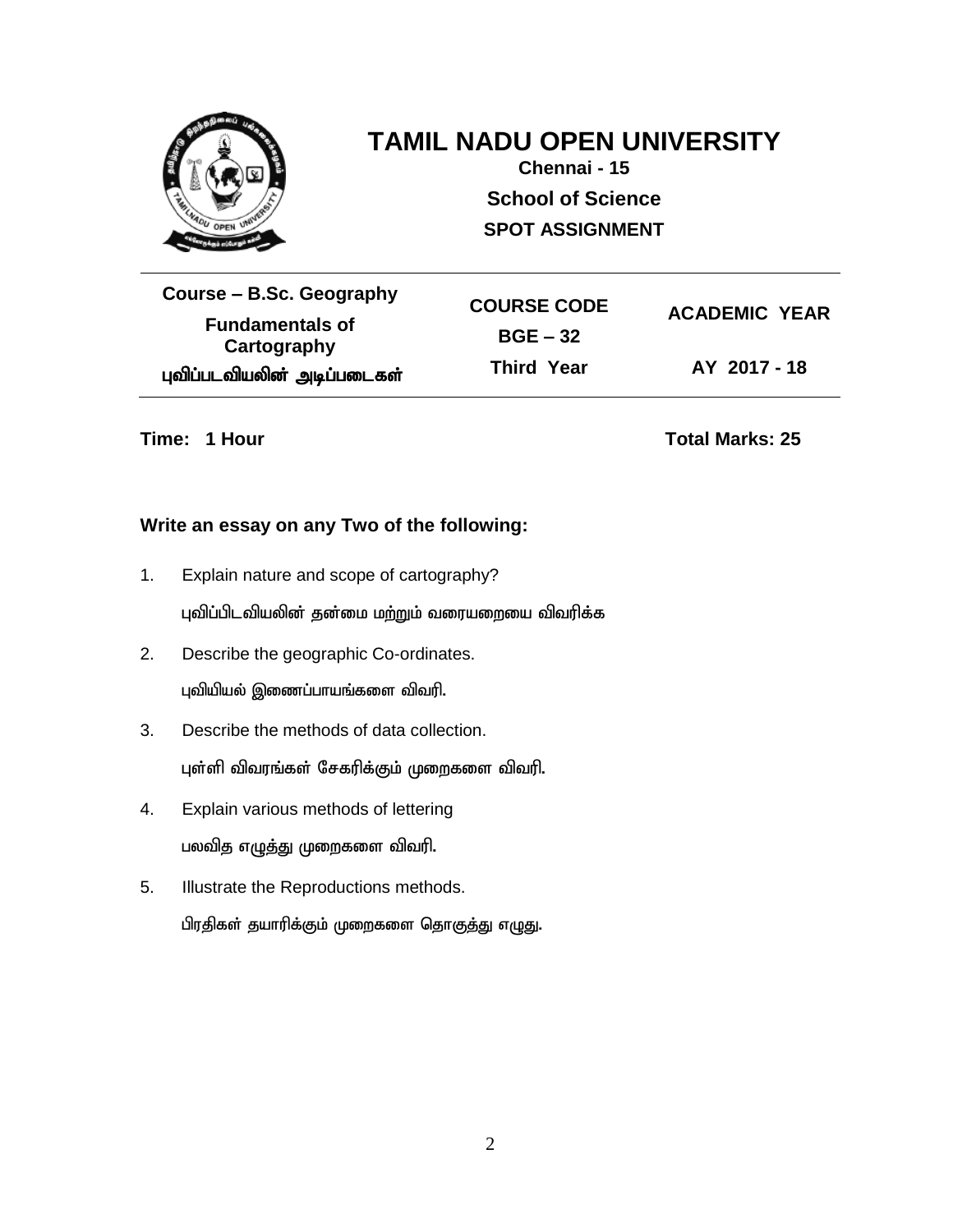

# **TAMIL NADU OPEN UNIVERSITY**

**Chennai - 15 School of Science SPOT ASSIGNMENT**

**Course – B.Sc. Geography Disaster Management** (பேரிடர் மேலாண்மை)

**COURSE CODE BGE– 33 Third Year ACADEMIC YEAR AY 2017 - 18**

**Time: 1 Hour Total Marks: 25**

### **Write an essay on any Two of the following:**

1. Define hazard and disaster. Explain the causal factors of disasters.

இடர் மற்றும் பேரிடர்களை விளக்குக. பெரிடர்களின் காரணிகள் பற்றி விவரி.

- 2. What is earthquake and Tsunami? Describe the cause of earth quake and Tsunami. நிலநடுக்கம் ம<u>ற்று</u>ம் சுனாமி என்றால் என்ன? நிலநடுக்கம் மற்றும் சுனாமிக்கான காரணங்களை விவரிக்க.
- 3. Explain various types of Pollutions. பலதரப்பட்ட மாசுபடுதலை விவரி.
- 4. Examine the role of science and Technology on Disaster Management. பேரிடர் மேலாண்மையில் அறிவியல் மற்றும் தொழில் நுட்பத்தின் பங்கு பற்றி ஆய்வு செய்க.
- 5. Describe the various method disaster events in India. இந்தியாவில் நிகழும் பல இயற்கை சீற்றங்களைப் பற்றி விவரி.